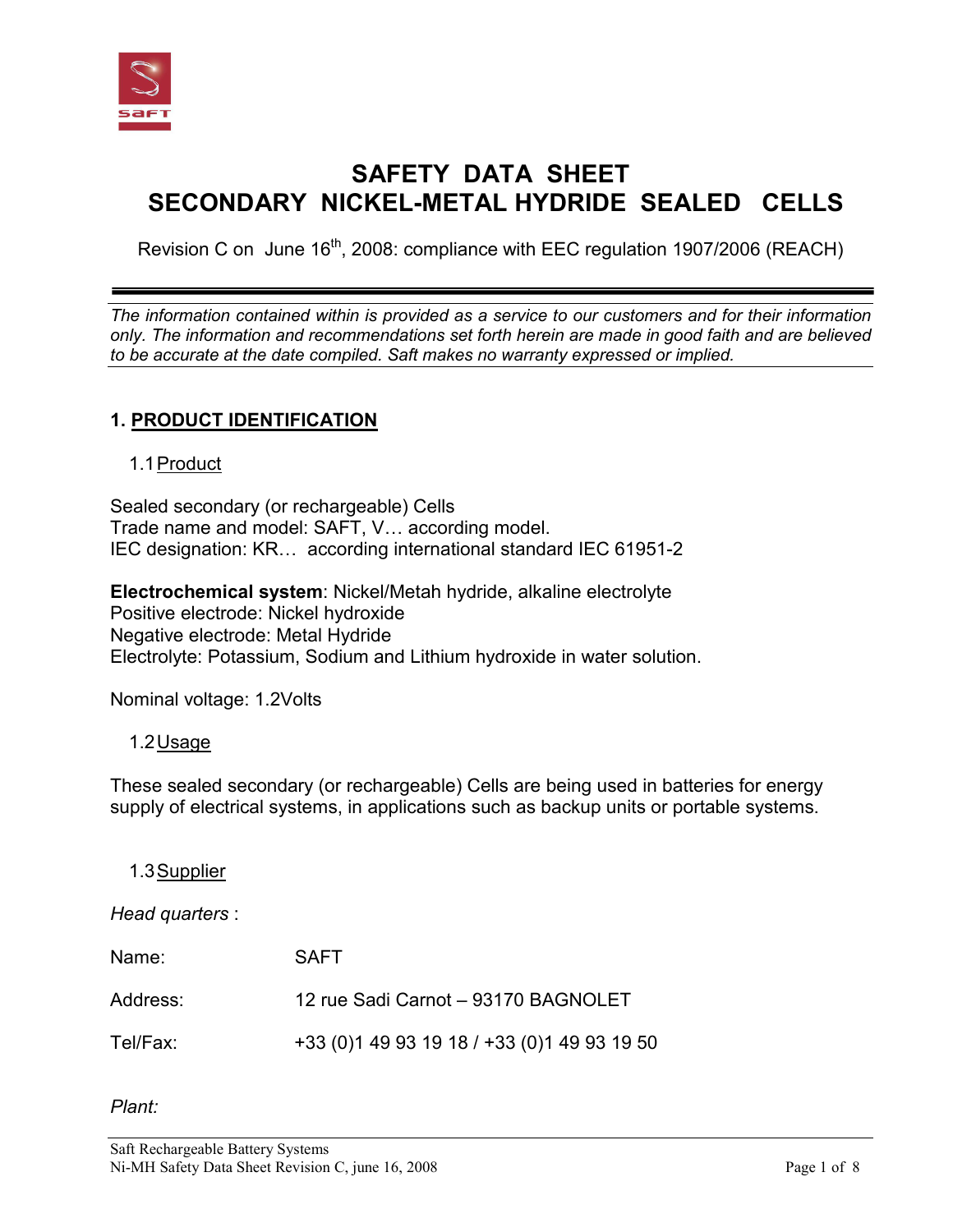

| Name:    | <b>SAFT-Nersac</b>                            |
|----------|-----------------------------------------------|
| Address: | Zone Industrielle - 16440 NERSAC - FRANCE     |
| Tel/Fax: | +33 (0) 5 45 90 50 26 / +33 (0) 5 45 90 57 06 |
|          | 1.4 Contact in case of emergency              |

Emergency contact: Tel +33 (0)1 49 93 19 18

Internet: [www.saftbatteries.com](http://www.saftbatteries.com/) section "contact"

# **2. HAZARDS IDENTIFICATION**

#### **A- Human hazards**

A sealed Nickel-Metal Hydryde cell is not hazardous in normal use.

#### 2.1 Physical

Nickel plated steel cans do not present any risk if cells are used for its intended purpose and according to valid directions for use.

Do not throw in fire or misuse, as a gas containing hydrogen and oxygen can be generated through the safety valve ( explosion risk).

#### 3.2 Chemical

Nickel plated steel cans do not present chemical risk in normal use.

In case of misuse (abusive over charge, reverse charge, external short circuit…) and in case of default, some electrolyte can leak from the cell through the safety vent. In these cases refer to the risk of the Alcaline hydroxides.

The toxic properties of the electrode materials are hazardous only if the materials are released by mechanical damaging the cell or if exposed to fire.

### **B- Environnemental hazards**

Metals used in a Ni-MH cell have to be collected and recycled through specialised organisations ( list on [WWW.rechargebatteries.org\)](http://www.rechargebatteries.org/).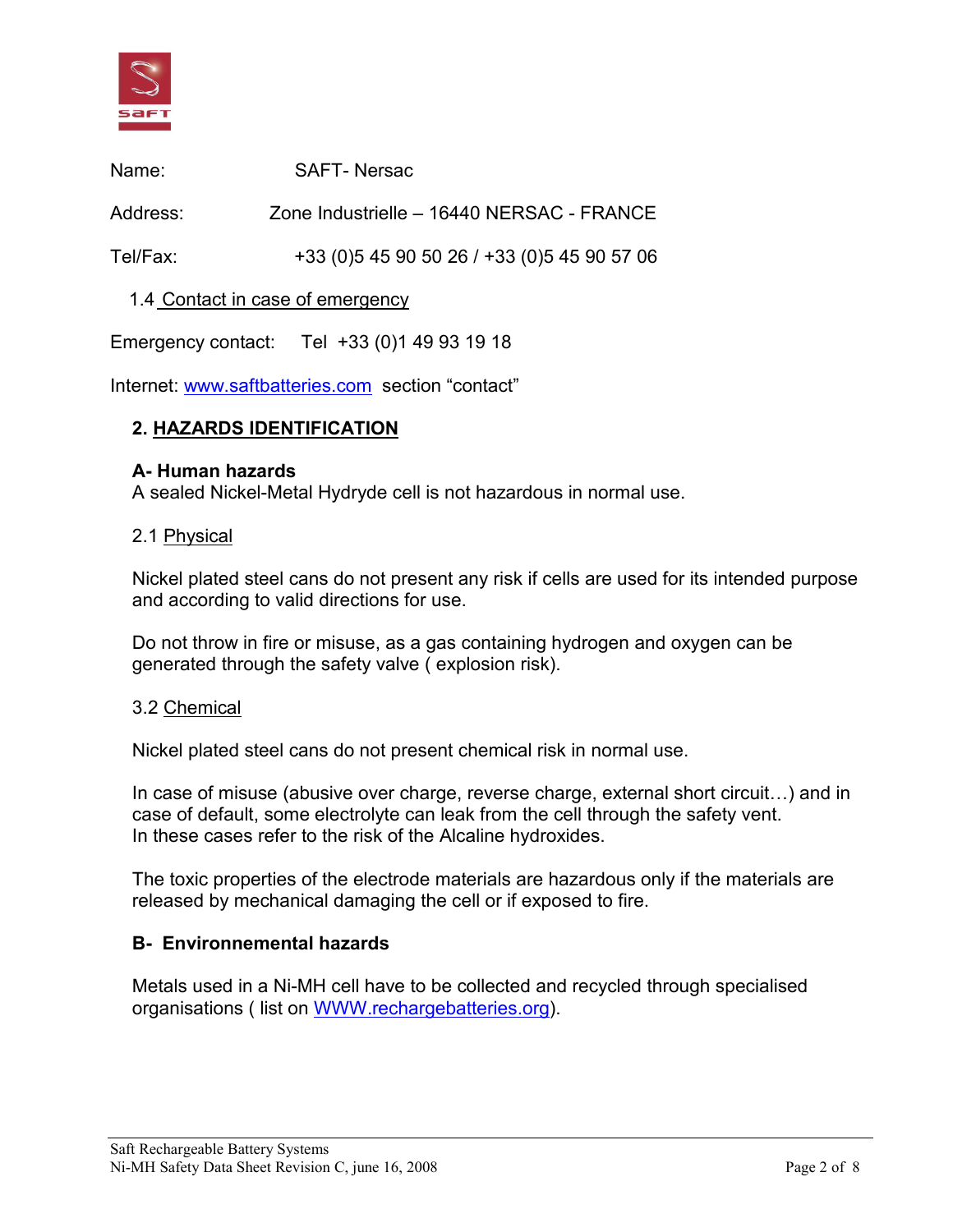

Weight percentage of basic materials:

| Single cell with steel container |  |
|----------------------------------|--|
|----------------------------------|--|

| <b>Metals</b>        |    | %         | <b>Plastics</b>           | $\%$                  | Other               | %           |
|----------------------|----|-----------|---------------------------|-----------------------|---------------------|-------------|
| Iron                 | Fe | $15 - 30$ | Polyamide<br>PA /PP       | $2.5 - 3.5$   Alcalis | K/Na/L              | $1.8 - 3.2$ |
| <b>Nickel</b>        | Ni | $30 - 45$ | EPDM                      | < 0.05                | <b>H2O</b><br>Water | 4 - 9       |
| ' Rare Earth, Mn, Al |    | 7 - 15    | <b>PE</b><br>Polyethylene | $0.2 - 0.4$           | Hydroxyle OH-       | 14          |
| Cobalt               | Cо | - 5       | <b>PVC</b>                | $0.2 - 0.7$           |                     |             |

# Classification of dangerous substances contained into the cells.

| <b>SUBSTANCES</b>          |                                               |             | <b>CLASSIFICATION</b> |                             |                               |                                       |
|----------------------------|-----------------------------------------------|-------------|-----------------------|-----------------------------|-------------------------------|---------------------------------------|
| Name                       | $N^{\circ}$ EC<br>$N^{\circ}$ CAS<br>N° EINEC | Symbol      | Letter                | Identification<br>of danger | Special risk<br>(1)           | Safety<br>advice<br>(2)               |
| <b>Nickel</b>              | 028-002-00-7<br>7440-02-0<br>231-111-4        | Ni          | Xn                    | <b>Nocif</b>                | R 40-43<br>R 17               | $\overline{S}$ 2, 22, 36              |
| <b>Nickel</b><br>Hydroxyde | 028-008-x*<br>12054-48-7<br>235-008-5         | Ni(OH)2     | Xn; N                 | Carc. cat 3<br>Harmful      | R 20/22, 43,<br>40<br>R 50/53 | S <sub>2</sub><br>S 22, 36,<br>60, 61 |
| Cobalt<br>Hydroxyde        | 21041-93-0<br>244-166-4                       | Co(OH)2     | Xn; N                 | Harmful                     | R22-43-50/53                  | S2-24-37;<br>60,61                    |
| Potassium<br>Hydroxyde     | 019-002-00-8<br>1310-58-3<br>215-181-3        | <b>KOH</b>  | C, Xi                 | Corrosive,<br>Irritant      | R 35, 22<br>R36-37            | S 26-37/39<br>-45                     |
| Sodium<br>Hydroxyde        | 011-002-00-6<br>1310-73-2<br>215-185-5        | <b>NaOH</b> | C                     | Corrosive                   | <b>R35</b>                    | S 26-37/39<br>-45                     |
| Lithium<br>Hydroxyde       | 1310-65-2<br>215-183-4                        | LIOH        | C                     | Corrosive                   | R 35                          | S 26-37/39<br>-45                     |

# (1) Nature of special risk

| R 17:    | Spontaneously flammable in air                                        |
|----------|-----------------------------------------------------------------------|
|          | R 20/21/22: Harmful by inhalation, skin contact or if swallowed.      |
| R 20/22: | Harmful by inhalation or ingestion.                                   |
| R 22:    | Harmful by ingestion.                                                 |
| R 35:    | Causes serious burns.                                                 |
| R 36/37: | Sensitising for eyes and respiratory system.                          |
| R 40:    | Carcinogenic effect suspected. Possible risk of irreversible effects. |
| R 43:    | May cause sensitising by skin contact.                                |
| R42/43:  | May cause sensitising by inhalation and skin contact.                 |
|          |                                                                       |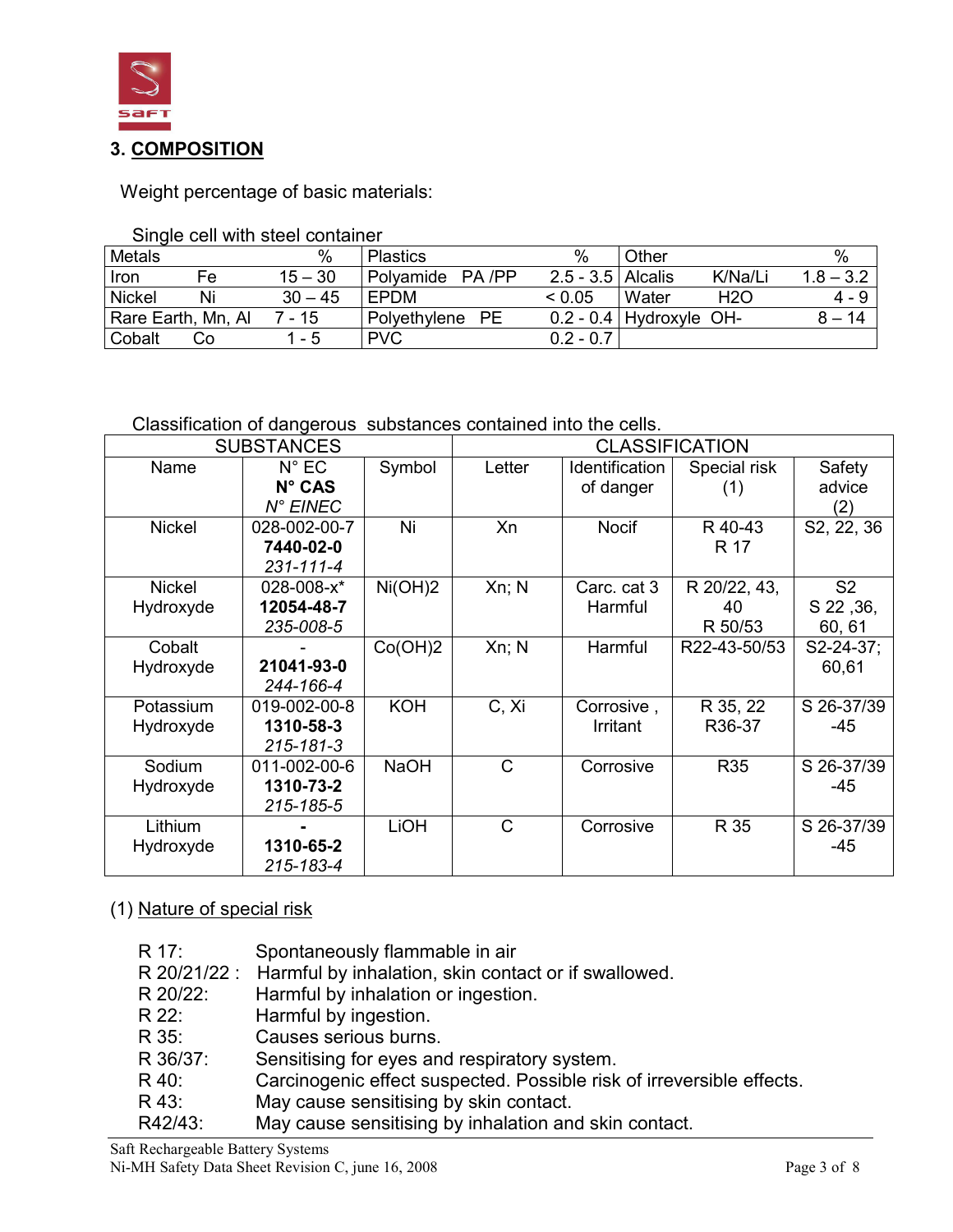

R50/53: Very toxic for aquatics organisms, possible harmful long term effect on aqueous environnement.

- (2) Safety advice
	- S 2: keep out of reach of children.
	- S 7/8: keep the container close
	- S 22: Do not breathe dust.
	- S 24: Avoid contact with skin

S 26: In case of contact with eyes, rinse immediately with plenty of water and seek medical advice.

- S 36: Wear suitable protection clothing.
- S 37: Wear suitable gloves.
- S 37/39: Wear suitable gloves and eyes/face protection.
- S 45: In case of accident or if you feel unwell, seek medical advice immediately.
- S 60: Eliminate as a dangerous product.

S 61: Avoid disposal in the environment. Consult the information about recycling.

# **4. FIRST AID MEASURES**

In case of electrolyte solution spill ( cell leakage) precautions must be taken to avoid any contact of human tissues. If it accidentally happens following must be done:

4.1 Inhalation

Fresh air. Rinse mouth and nose with water. Medical treatment.

### 4.2 Skin contact

Rinse immediately with plenty of water. Medical treatment.

4.3 Eyes contact

Rinse immediately with plenty of water during at least 15-30 min .Immediate hospital treatment. Consult eye specialist.

### 4.4 Ingestion

If the injured is fully conscious: plenty of drink, preferably milk. Do not induce vomiting. Immediate Hospital treatment.

# **5. FIRE FIGHTING MEASURES**

5.1 Extinguishing media Suitable: Class D-Dry chemical, sand, CO2. Not to be used : Water.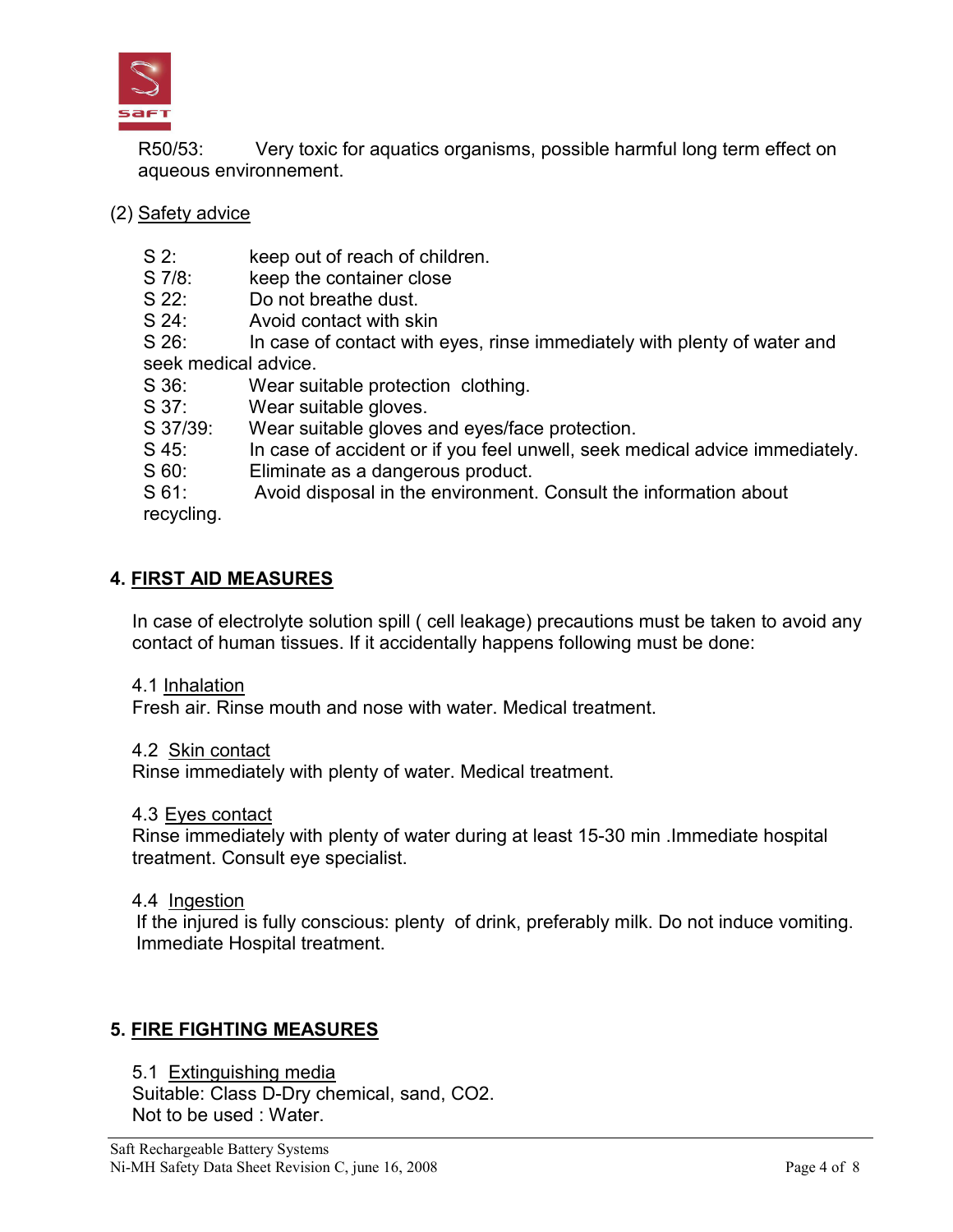

### 5.2 Special exposure hazards

Cells can be overheated by an external source or by internal shorting and release alcaline electrolyte mist or liquid. Electrolyte reacts with zinc, aluminum, tin and other active materials releasing flammable hydrogen gas.

In case of PVC sleeved products, the combustion releases chloride gas.

#### 5.3 Special protective equipment

Use self-contained breathing apparatus and full fire-fighting protective clothing.

# **6. SPILL MANAGEMENT PROCEDURE**

The sealed Ni-MH cells when sleeved are safe in case of spilling. Non-sleeved cells may generate short-circuits, causing release of alkaline electrolyte mist or liquid. Electrolyte reacts with zinc, aluminium, tin and other active materials releasing flammable hydrogen gas.

6.1 Individual protections and equipments: In such a case, use self-contained breathing apparatus and protective clothing.

6.2: Environnemental precautions: No urgency measure requested.

6.3: cleaning Collect the cells for recycling, if necessary use sawdust to absorb electrolyte leakages.

# **7. HANDLING USAGE AND STORAGE PRECAUTIONS**

In normal use conditions, no safety rule is specified to handle the cells. Please apply SAFT usage instructions.

It is recommended to store following SAFT specifications in order to ensure longer usage: +5 to +25°C in a 65 +- 5% relative humidity.

# **8. EXPOSURE CONTROLS/PERSONAL PROTECTION**

Under normal condition of use and handling no special protection is required for sealed Ni-MH cells.

Protection equipments: it is recommended to wear gloves, or to remove rings and metallic objects to avoid short-circuiting the cells.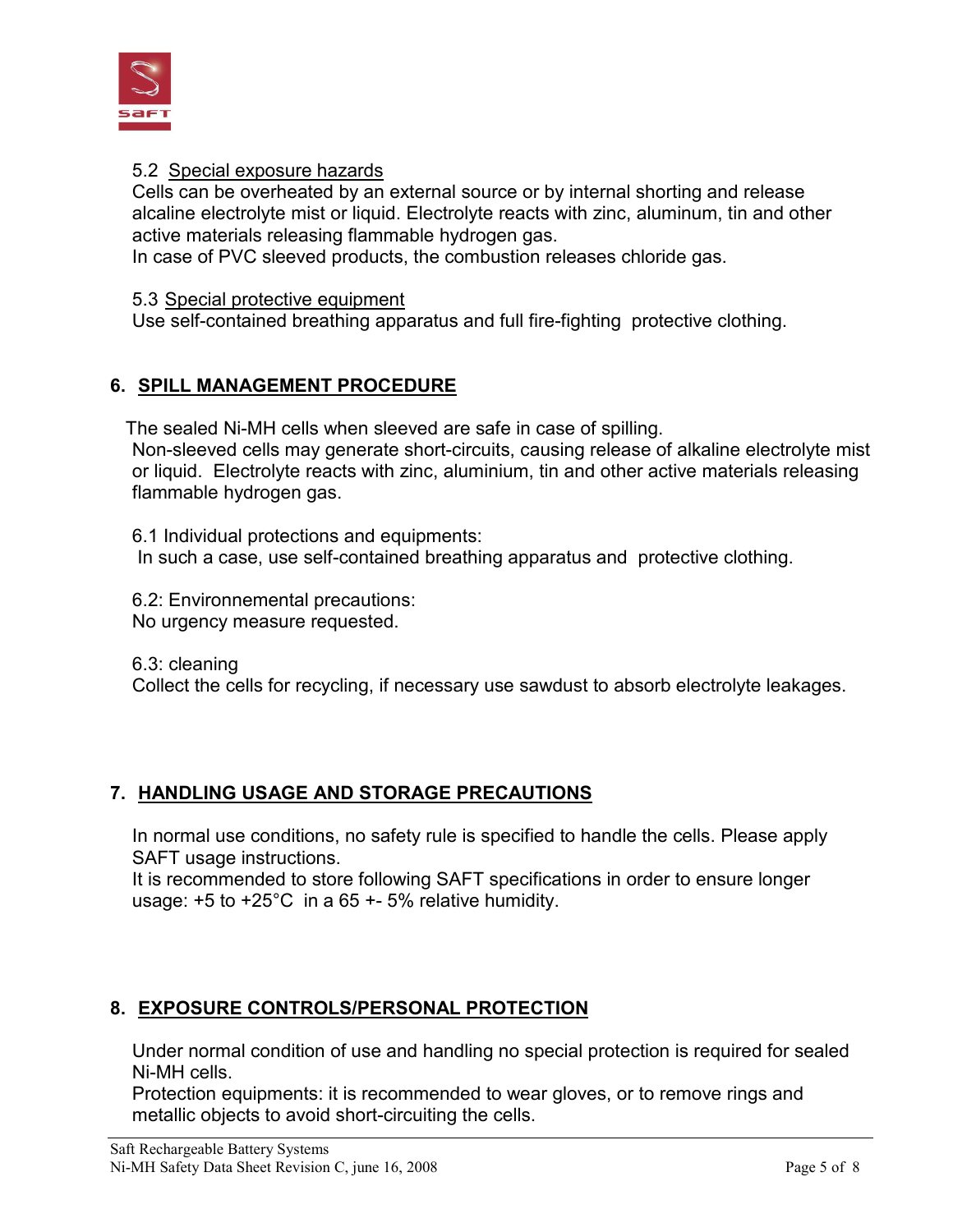

# **9. PHYSICAL PROPERTIES**

#### 9.1 Appearance

Nickel plated steel cylindrical cell, eventually sleeved. Dimensions and colour according specification.

#### 9.2 Temperature range

Usage recommendd between -40°C and +70°C. Risk of electrolyte leakage over 100°C

9.3 Specific energy

33 to 80 Wh/Kg

9.4 Specific instant power

Up to 1000 W/Kg during 1 second

9.5 Mechanical resistance

According mechanical tests in IEC 61951-2 standard.

### **10 STABILITY AND REACTIVITY**

#### 10.1 Conditions

Ni-MH cells are stable in storage.

In case of storage in humid atmosphere, some rust may appear on the product. In case of storage in a charged state, cells progressively loose their energy, generating eventually a progressive temperature increase according the thermal insulation efficiency of the packaging.

In case of exposure to temperature over 100°C, a risk of release of alkaline electrolyte mist or liquid is created. A higher temperature (160°C) the plastics used can melt or decompose (Polyamide gasket, rubber valve, PVC sleeve,…).

In case of mechanical deterioration of the cells, active materials contained as powder ca be dispersed (Nickel, Cobalt, Zinc, Metal hydride).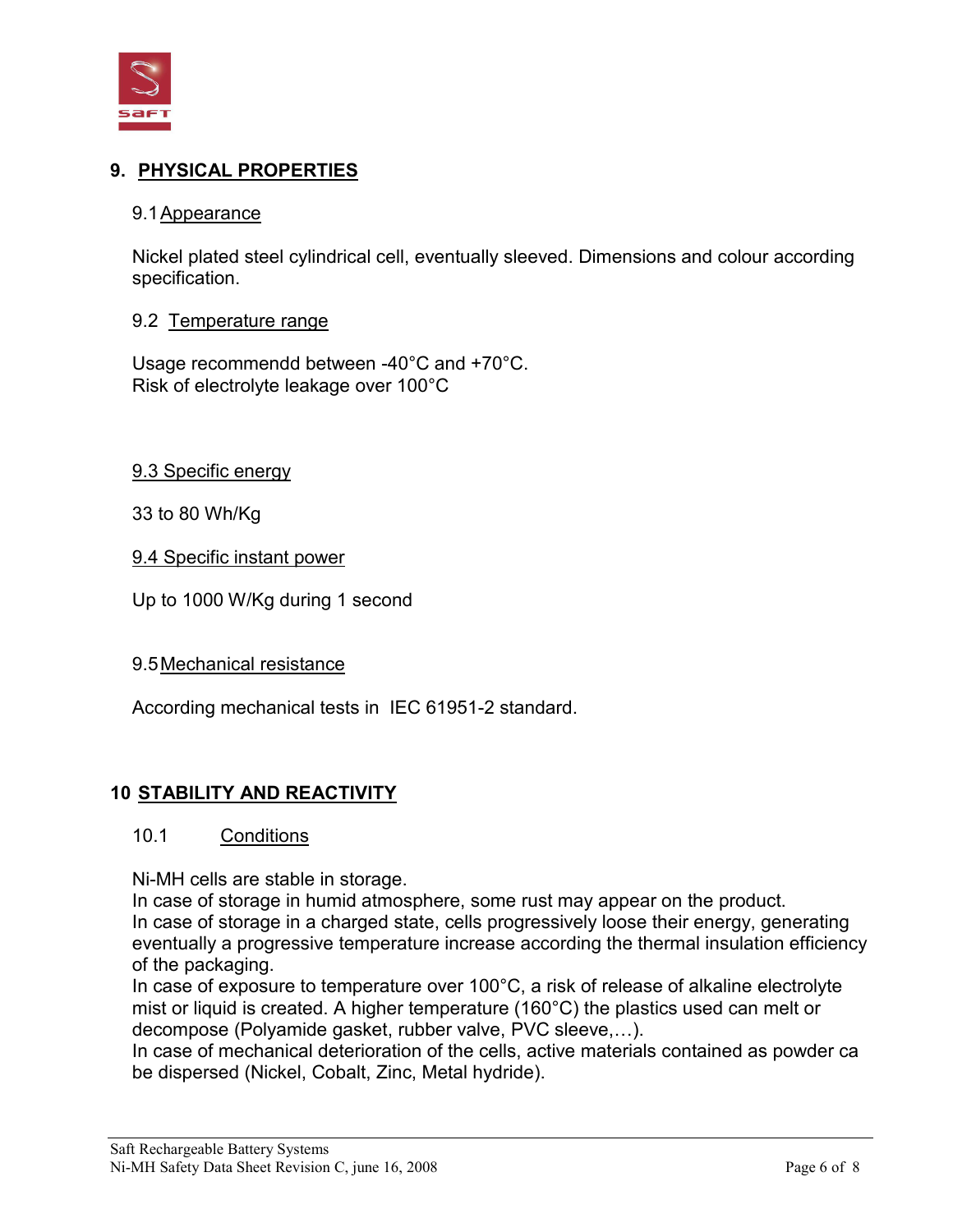

### 10.2 Hazardous decomposition products

Electrolyte solution is corrosive to all human tissues and will react violently with many organic chemicals .

Electrolyte solution reacts with zinc, aluminium, tin and other materials releasing flammable hydrogen gas.

# **11 TOXICOLOGICAL INFORMATION**

The sealed Ni-MH cells as a product are not presenting toxicological hazards. In case of can opening or destruction, the following substances can be released:

| <b>SUBSTANCES</b>          |                                                        |                                   | <b>HAZARDS</b>               |                                                                 |                                                    |  |
|----------------------------|--------------------------------------------------------|-----------------------------------|------------------------------|-----------------------------------------------------------------|----------------------------------------------------|--|
| Name                       | $N^{\circ}$ EC<br>$N^{\circ}$ CAS<br>$N^{\circ}$ EINEC | Symbol                            | effects                      | Dust exposure limits                                            | Carcinogenicity<br>/mutagenicity/re<br>protoxicity |  |
| <b>Nickel</b>              | 028-002-00-7<br>7440-02-0<br>$231 - 111 - 4$           | Ni                                | Xn                           | <b>Nocif</b>                                                    | R 40-43<br>R 17                                    |  |
| <b>Nickel</b><br>Hydroxyde | $028 - 008 - x^*$<br>12054-48-7<br>235-008-5           | Ni(OH)2                           | LD50/oral/rat:<br>1600 mg/Kg | VME: 1000 µg/m3<br>VLE: I                                       | Occupational                                       |  |
| Cobalt<br>Hydroxyde        | 21041-93-0<br>244-166-4                                | Co(OH)2                           | LD50/oral/rat:<br>795 mg/Kg  | VME: 100 µg/m3<br>VLE: I                                        |                                                    |  |
| alkaline<br>Hydroxydes     | 019-002-00-8<br>1310-58-3                              | <b>KOH</b><br><b>NaOH</b><br>LiOH | LD50/oral/rat:<br>365mg/Kg   | KOH VME: 2mg/m3<br>NaOH VME:2mg/m3<br>$LiOH$ VME : $25\mu$ g/m3 |                                                    |  |

# **12 ECOLOGICAL INFORMATION**

The sealed Ni-MH cells as a product are not presenting ecotoxicological hazards. In case of product destruction or opening, the substances described in paragraph 11 can come in contact of the environment. The metals content in a Ni-MH battery, and specifically the cadmium, are toxics for the environment.

If not recycled, it must be disposed of in accordance with all state and local regulations.

# **13 DISPOSAL CONSIDERATIONS**

### 13.1 Incineration

Never incinerate Ni-MH batteries.